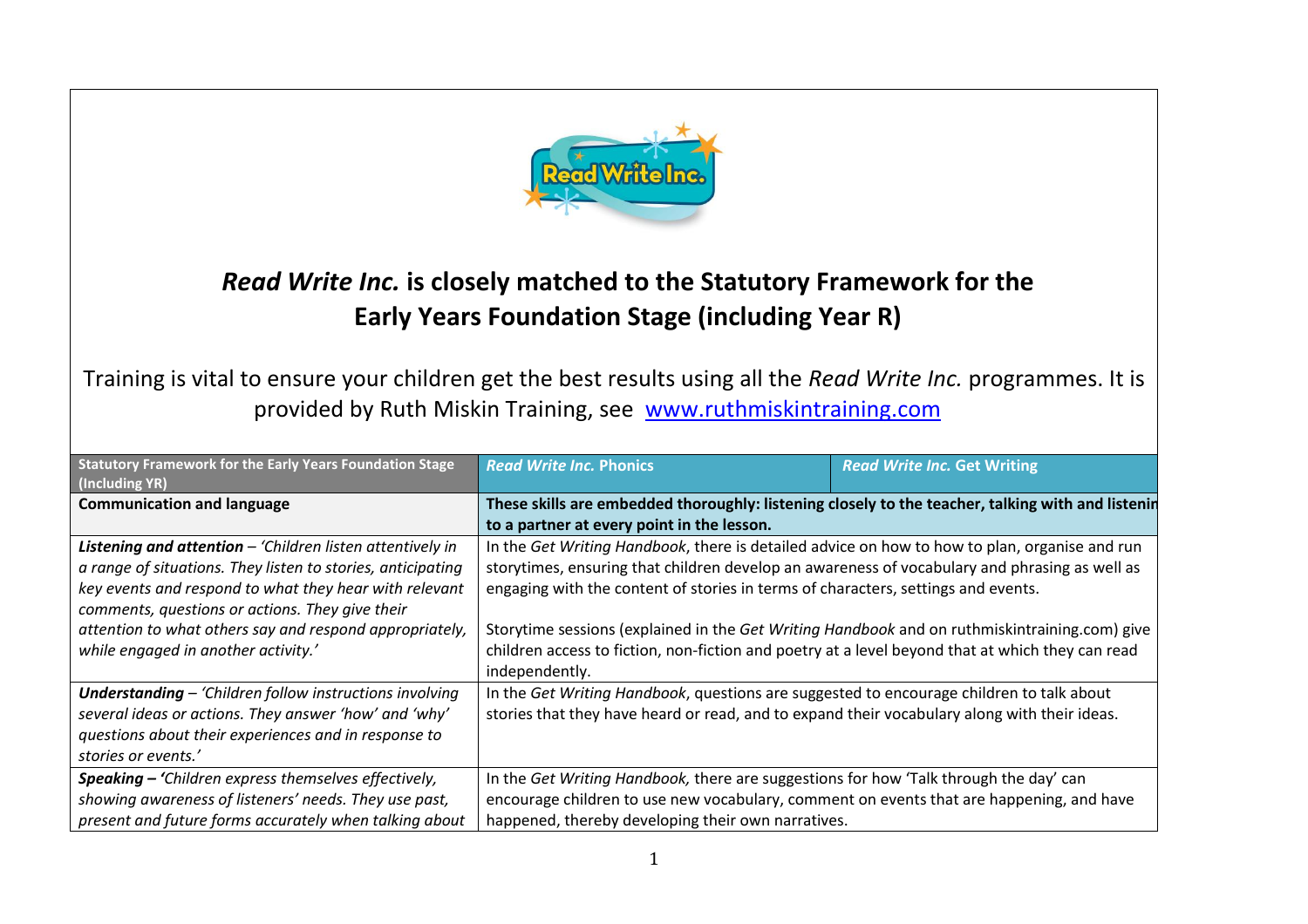| events that have happened or are to happen in the                                                                                                                                                                                                                                          |                                                                                                                                                                                                                                                                                                                                                                              |                                                                                                                                                                                                                                                                                                                                                                                          |
|--------------------------------------------------------------------------------------------------------------------------------------------------------------------------------------------------------------------------------------------------------------------------------------------|------------------------------------------------------------------------------------------------------------------------------------------------------------------------------------------------------------------------------------------------------------------------------------------------------------------------------------------------------------------------------|------------------------------------------------------------------------------------------------------------------------------------------------------------------------------------------------------------------------------------------------------------------------------------------------------------------------------------------------------------------------------------------|
| future. They develop their own narratives and                                                                                                                                                                                                                                              |                                                                                                                                                                                                                                                                                                                                                                              |                                                                                                                                                                                                                                                                                                                                                                                          |
| explanations by connecting ideas or events.'                                                                                                                                                                                                                                               |                                                                                                                                                                                                                                                                                                                                                                              |                                                                                                                                                                                                                                                                                                                                                                                          |
| Literacy                                                                                                                                                                                                                                                                                   |                                                                                                                                                                                                                                                                                                                                                                              |                                                                                                                                                                                                                                                                                                                                                                                          |
| Reading - 'Children read and understand simple<br>sentences. They use phonic knowledge to decode<br>regular words and read them aloud accurately. They<br>also read some common irregular words. They<br>demonstrate understanding when talking with others<br>about what they have read.' | Phonic knowledge is taught in the Speed sounds<br>lessons and applied in the storybook lessons.<br>Children start reading simple sentences in the<br>Red Ditty books and then read fiction and non-<br>fiction books carefully matched to their growing<br>phonic knowledge from Green level onwards.<br>They decode words using phonic knowledge but                        | Storytime sessions (explained in the Get Writil<br>Handbook and on ruthmiskintraining.com) giv<br>children access to fiction, non-fiction and poet<br>at a level beyond that at which they can read<br>independently.                                                                                                                                                                    |
|                                                                                                                                                                                                                                                                                            | also learn Red words (common irregular words).<br>Talking about the books is an integral part of the<br>programme.<br>Storytime sessions (explained in the Get Writing<br>Handbook and on ruthmiskintraining.com) give<br>children access to fiction, non-fiction and poetry a<br>at a level beyond which they can read<br>independently.                                    |                                                                                                                                                                                                                                                                                                                                                                                          |
| Writing - 'Children use their phonic knowledge to write<br>words in ways which match their spoken sounds. They                                                                                                                                                                             | The Read Write Inc. Speed sounds lessons follow<br>a careful progression, with sounds being                                                                                                                                                                                                                                                                                  | Building from writing phrases in the Red Ditty<br>books, children go on to develop the ability                                                                                                                                                                                                                                                                                           |
| also write some irregular common words. They write<br>simple sentences which can be read by themselves and<br>others. Some words are spelt correctly and others are                                                                                                                        | introduced sequentially in a structured and<br>systematic way. The broad order follows three<br>sets:                                                                                                                                                                                                                                                                        | to write simple sentences, supported by the<br>Get Writing practice books.                                                                                                                                                                                                                                                                                                               |
| phonetically plausible.'                                                                                                                                                                                                                                                                   | * Set 1 teaches the most common sound-letter<br>correspondences:<br>masdt/inpgo/ckub/felhshr/jvyw<br>/ th z ch qu x ng nk<br>* Set 2 Speed sounds teaches alternative vowel<br>sounds: ay ee igh ow oo oo ar or air ir ou oy<br>* Set 3 Speed sounds is made up of alternative<br>spellings of Set 2 sounds: ea oi e a-e i-e o-e u-e<br>aw are ur er ow ai oa ew ire ear ure | There are 9 Get Writing! activities for each<br>of the Read Write Inc. Phonics books making<br>spelling a fundamental part of Read Write<br>Inc. Get Writing.<br>1. Play 'Fred Rhythms' to learn to spell the<br>words - encoding.<br>2. Play 'Fred Fingers' to memorise the<br>spelling - encoding.<br>3. Carry out a spelling check - encoding.<br>4. Take a spelling test - encoding. |
|                                                                                                                                                                                                                                                                                            | The Speed sounds are taught using cards and                                                                                                                                                                                                                                                                                                                                  | 5. Hold a sentence - encoding.                                                                                                                                                                                                                                                                                                                                                           |